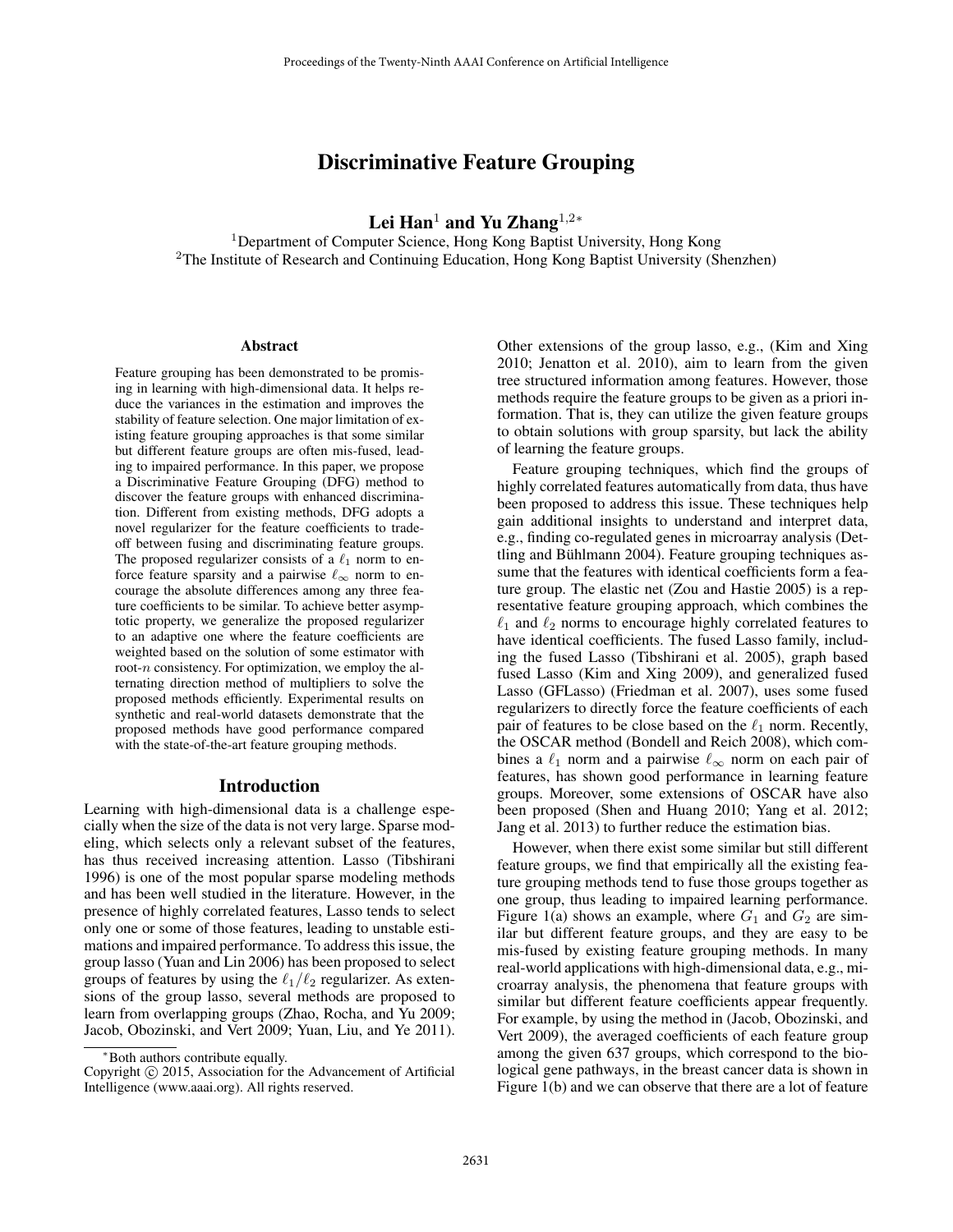

Figure 1: (a) The misfusion problem; (b) A study of the averaged feature coefficients of the groups in microarray data.

groups with similar but different (averaged) feature coefficients. This problem is also found in some other real-world applications.

In order to solve the aforementioned problem in existing feature grouping methods, we propose a Discriminative Feature Grouping (DFG) method to not only discover feature groups but also discriminate similar feature groups. The DFG method proposes a novel regularizer on the feature coefficients to trade-off between fusing and discriminating feature groups. The proposed regularizer consists of a  $\ell_1$  norm to enforce feature sparsity and a pairwise  $\ell_{\infty}$  norm to encourage  $|\beta_i - \beta_j|$  and  $|\beta_i - \beta_k|$  to be identical for any three feature coefficients  $\beta_i$ ,  $\beta_j$  and  $\beta_k$ . As analyzed, the pairwise  $\ell_{\infty}$  regularizer is capable of both grouping features and discriminating similar feature groups. Moreover, to achieve better asymptotic property, we propose an adaptive version of DFG, the ADFG method, in which the feature coefficients are weighted based on the solution of some estimator with root- $n$  consistency. For optimization, we employ the alternating direction method of multipliers (ADMM) (Boyd et al. 2011) to solve the proposed methods efficiently. For analysis, we study the asymptotic properties of the DFG and ADFG models, where the feature groups obtained by the ADFG method can recover the ground truth with high probability. Experimental results conducted on synthetic and realworld datasets demonstrate that the proposed methods are competitive compared with existing feature grouping techniques.

**Notations:** Let  $X \in \mathbb{R}^{n \times d}$  be the predictor matrix or the data matrix and  $y \in \mathbb{R}^n$  be the responses or labels, where  $n$  is the number of samples and  $d$  is the number of features. For any vector **x**,  $\|\mathbf{x}\|_p$  denotes its  $\ell_p$ -norm.  $|\mathcal{A}|$  denotes the cardinality of a set  $A$ .

#### Background

In this section, we briefly overview some existing feature grouping techniques.

As a representative of the fused Lasso family, the GFLasso method solves the following optimization problem:

$$
\min_{\boldsymbol{\beta}} L(\boldsymbol{\beta}) + \lambda_1 \|\boldsymbol{\beta}\|_1 + \lambda_2 \sum_{i < j}^d |\beta_i - \beta_j|,\tag{1}
$$

where  $L(\cdot)$  denotes the loss function and  $\lambda_1$  and  $\lambda_2$  are regularization parameters. We use the square loss  $L(\beta)$  = regularization parameters. We use the square loss  $L(\hat{\beta}) = \frac{1}{2} ||\mathbf{y} - \mathbf{X}\hat{\beta}||_2^2$  in this paper. In problem (1), the  $\ell_1$  norm encourages the sparsity in  $\beta$  and the fusion term (i.e., the last

term) enforces any two coefficients  $\beta_i$  and  $\beta_j$  to be identical, which is a way to discover feature groups.

The OSCAR method proposes a pairwise  $\ell_{\infty}$  regularizer and solves the following optimization problem:

$$
\min_{\boldsymbol{\beta}} L(\boldsymbol{\beta}) + \lambda_1 \|\boldsymbol{\beta}\|_1 + \lambda_2 \sum_{i < j}^d \max\left\{|\beta_i|, |\beta_j|\right\}.\tag{2}
$$

The pairwise  $\ell_{\infty}$  regularizer encourages the absolute values of every two coefficients  $|\beta_i|$  and  $|\beta_j|$  to be identical. Based on OSCAR, some non-convex extensions, e.g., the ncFGS and ncTFGS methods (Yang et al. 2012), are proposed to further reduce the estimation bias. The objective functions of the ncFGS and ncTFGS methods are formulated as

$$
\min_{\boldsymbol{\beta}} L(\boldsymbol{\beta}) + \lambda_1 ||\boldsymbol{\beta}||_1 + \lambda_2 \sum_{i < j}^d \left| |\beta_i| - |\beta_j| \right|,\tag{3}
$$

$$
\min_{\boldsymbol{\beta}} L(\boldsymbol{\beta}) + \lambda_1 \sum_{i}^{d} J_{\tau}(|\beta_i|) + \lambda_2 \sum_{i < j}^{d} J_{\tau}(||\beta_i| - |\beta_j||), \quad (4)
$$

where  $J_{\tau}(x) = \min(\frac{x}{\tau}, 1)$  and  $\tau$  is a threshold. When  $\tau \to \infty$  problem (4) reduces to problem (3). The third terms  $\tau \to \infty$ , problem (4) reduces to problem (3). The third terms in both problems encourage any pair of coefficients to be similar. Note that when  $\lambda_1 \ge \frac{d-1}{2} \lambda_2$ , problem (3) reduces to problem (2) since  $\max(|x|, |y|) = \frac{1}{2}(|x| + |y| + ||x| - |y||)$ .

### Discriminative Feature Grouping

In this section, we introduce the DFG method and its adaptive extension, the ADFG method. Moreover, we also discuss how to incorporate some additional information into our proposed methods.

## DFG Method

Problems defined in Eqs. (1-4) impose a fusion-like regularizer for any two feature coefficients  $\beta_i$  and  $\beta_j$ , where features with identical coefficients are assumed to be from the same feature group. One major limitation of those existing feature grouping methods is that some similar but different feature groups are easy to be mis-fused. To address the issue, the DFG method is proposed with the objective function formulated as

$$
\min_{\boldsymbol{\beta}} L(\boldsymbol{\beta}) + \lambda_1 \|\boldsymbol{\beta}\|_1 + \lambda_2 \sum_{i=1}^d \sum_{\substack{j < k \\ j, k \neq i}}^d \max\{|\beta_i - \beta_j|, |\beta_i - \beta_k|\},\tag{5}
$$

where  $\lambda_1$  and  $\lambda_2$  are positive regularization parameters. We denote the third term in problem (5) as  $\Omega_{GD}(\beta)$ . The  $\ell_1$  regularizer (i.e., the second term in problem (5)) encourregularizer (i.e., the second term in problem (5)) encourages feature sparsity and the pairwise  $\ell_{\infty}$  regularizer in  $\Omega_{GD}(\cdot)$  encourages  $|\beta_i - \beta_j|$  and  $|\beta_i - \beta_k|$  to be identical for any triple of feature indices  $(i, j, k)$ . Note that  $\max\{|\beta_i - \beta_j|, |\beta_i - \beta_k|\}$  can be reformulated as

$$
\max\{|\beta_i - \beta_j|, |\beta_i - \beta_k|\} = \frac{1}{2}|\beta_j - \beta_k| + |\beta_i - \frac{\beta_j + \beta_k}{2}|.
$$
 (6)

Then we can see two effects of  $\Omega_{GD}(\beta)$ : (1) the first term in the right-hand side of Eq. (6) is the fusion regularizer to enforce  $\beta_i$  and  $\beta_k$  to be grouped similar to the fused Lasso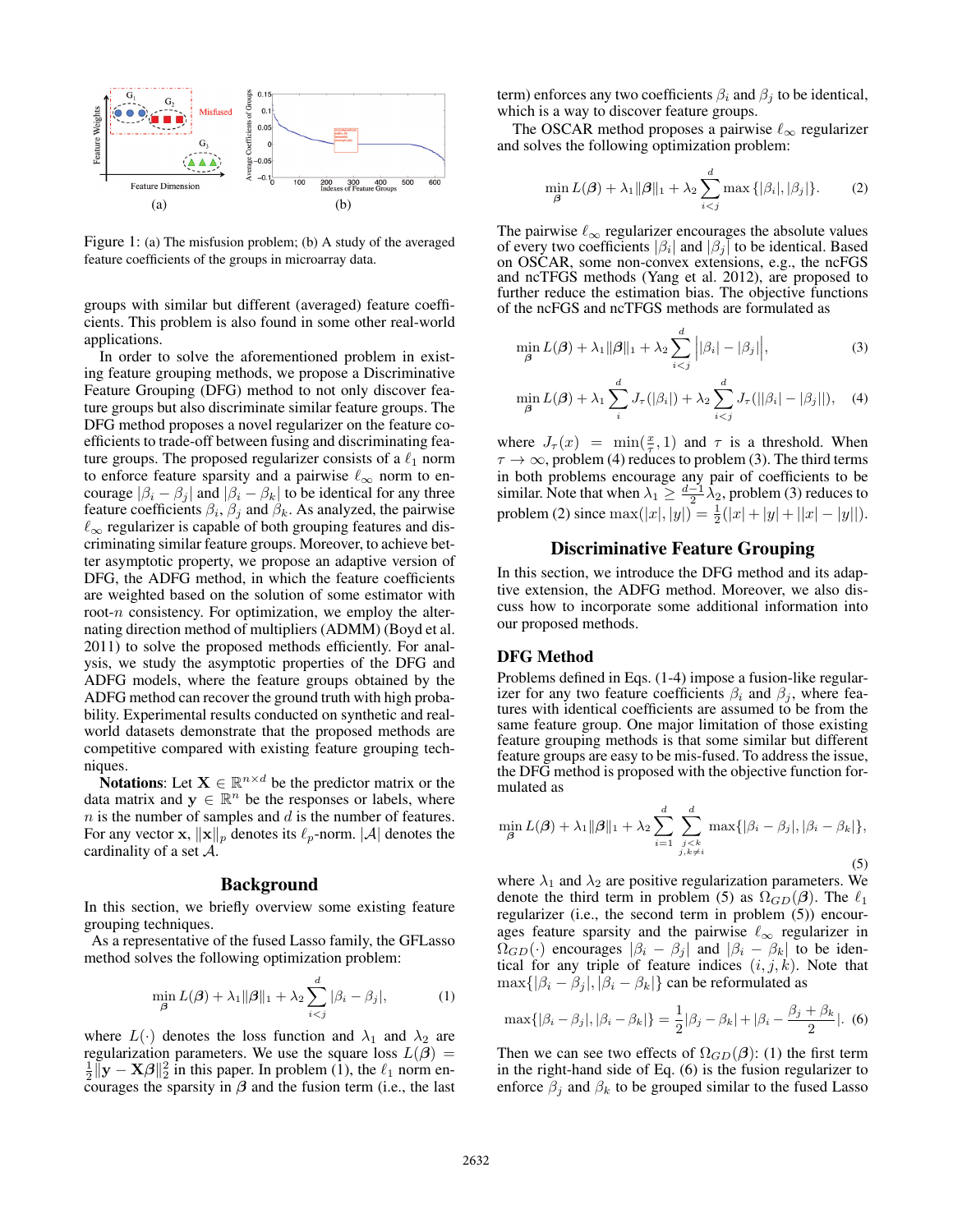family (regardless of  $\beta_i$ ), which reflects the grouping property; (2) the second term encourages  $\beta_i$  to approach the average of  $\beta_i$  and  $\beta_k$ , making  $\beta_i$ ,  $\beta_j$  and  $\beta_k$  stay discriminative unless all the three coefficients become identical, which is the discriminating effect. Therefore, the regularizer  $\Omega_{GD}(\beta)$ not only groups the features in a similar way to the fused Lasso but also discriminates the similar groups.

## ADFG Method

The first and second terms at the right-hand side of Eq. (6) are denoted by  $\Omega_G(\cdot)$  and  $\Omega_D(\cdot)$  respectively.  $\Omega_D(\cdot)$  encourages one feature coefficient to approach the average of another two feature coefficients, which seems too restrictive to model the relations between different feature groups. To capture more flexible relations between groups, we propose an adaptive version of the DFG method, the ADFG method, with a new regularizer corresponding to  $\Omega_{GD}(\beta)$  defined as

$$
\Omega_{GD}^{Ad}(\boldsymbol{\beta}) = \Omega_G^{Ad}(\boldsymbol{\beta}) + \Omega_D^{Ad}(\boldsymbol{\beta}),\tag{7}
$$

where the adaptive grouping regularizer  $\Omega_G^{Ad}(\cdot)$  and the adaptive discriminating one  $\Omega^{Ad}(\cdot)$  are defined as adaptive discriminating one  $\Omega_D^{Ad}(\cdot)$  are defined as

$$
\Omega_G^{Ad}(\boldsymbol{\beta}) = \lambda_2 \sum_{j < k}^d w_{jk} |\beta_j - \beta_k|,
$$
\n
$$
\Omega_D^{Ad}(\boldsymbol{\beta}) = \lambda_3 \sum_{i=1}^d \sum_{\substack{j < k \\ j, k \neq i}}^d w_{ijk} |\beta_i - \alpha_{ijk}\beta_j - (1 - \alpha_{ijk})\beta_k|,
$$

where  $w_{ij}$  is a weight based on an initial estimator  $\widehat{\beta}$ , i.e.,  $w_{ij} = |\widehat{\beta}_i - \widehat{\beta}_j|^{-\gamma}$ , with  $\gamma$  as a positive constant,  $w_{ijk} = w_{ijk} + w_{ijk}$  and  $\alpha_{ijk} = \frac{w_{ij}}{\gamma}$ . To achieve good theoretic prop $w_{ij} = \begin{bmatrix} v_i & v_{j1} \\ v_{ij} + w_{ik} \end{bmatrix}$ , which is a positive constant,  $w_{ijk} = w_{ij} + w_{ik}$ , and  $\alpha_{ijk} = \frac{w_{ij}}{w_{ijk}}$ . To achieve good theoretic property as we will see later,  $\beta$  is supposed to be the solution of some estimator with root- $n$  consistency, e.g., the ordinary least square estimator which is adopted in our implementation. The larger  $\gamma$ , the more trust the initial estimator  $\widehat{\boldsymbol{\beta}}$ gains. The ADFG method can be viewed as a generalization of the DFG method since when  $\gamma = 0$  and  $\lambda_2 = (d - 2)\lambda_3$ , the ADFG method reduces to the DFG method. Moreover, to make the ADFG method flexible, we use different regularization parameters  $\lambda_2$  and  $\lambda_3$  to weight the grouping and discriminating parts separately. To keep accordance with  $\Omega_{CD}^{Ad}$ ,<br>we also adont the adaptive version for the  $\ell_1$  norm, which is we also adopt the adaptive version for the  $\ell_1$  norm, which is denoted by  $\Omega_{\ell_1}^{Ad}(\beta) = \lambda_1 \sum_{i=1}^d w_i |\beta_i|$  with  $w_i = |\widehat{\beta}_i|^{-\gamma}$ , in <br>Fo (5) as in (7ou 2006) Eq.  $(5)$  as in  $(Zou 2006)$ .

In order to better understand the regularizer  $\Omega_{GD}^{Ad}(\beta)$ , we<br>a that for the discriminating part  $\Omega_{GD}^{Ad}(\beta)$  if  $|\beta_{GD}(\alpha, \beta)|$ see that for the discriminating part  $\Omega_{D}^{\tilde{A}d}(\cdot)$ , if  $\left|\beta_i - \alpha_{ijk}\beta_j - (1 - \alpha_{ijk})\beta_k\right| = 0$  and  $\beta_i$  and  $\beta_k$  are close but still different  $(1-\alpha_{ijk})\beta_k| = 0$ , and  $\beta_j$  and  $\beta_k$  are close but still different,  $\beta_i$  is different from  $\beta_j$  and  $\beta_k$  since  $\alpha_{ijk} \in (0,1)$ . For the grouping part  $\Omega_G^{Ad}(\cdot)$ , it is similar to the adaptive generalized<br>fused lasso regularizer introduced in (Viallon et al. 2013) fused lasso regularizer introduced in (Viallon et al. 2013).

**Remark 1**  $\Omega_{D}^{Ad}(\cdot)$  *can also be viewed as a regularizer to canture the feature relations by encouraging a linear recapture the feature relations by encouraging a linear relationship among any*  $\beta_i$ ,  $\beta_j$ , and  $\beta_k$  *based on the trust of an initial estimator. Recall that*  $\Omega_G^{Ad}(\cdot)$  generates fea-<br>ture groups. Therefore,  $\Omega^{Ad}(\cdot)$  can leverage between fea*ture groups. Therefore,*  $\Omega_{GD}^{Ad}(\cdot)$  *can leverage between fea-*<br>*ture grouping and maintaining the feature relations ture grouping and maintaining the feature relations.*

Remark 2 *Figure 2 provides illustrations for different regularizers in a ball*  $\mathcal{R}(\beta) \leq 10$  *for different methods, where* <sup>R</sup>(·) *is the corresponding regularizer. Since the regularizers in the ncFGS and ncTFGS are similar to that of the OSCAR, they are omitted. In Figures 2(e)-2(h), similar to (Bondell and Reich 2008), the optimal solutions are more likely to hit the sharp points, where sparse solutions appear at the black tiny-dashed circles, feature fusions occur at the blue dashed circles, and features keep discriminative at the red solid circles. We then observe that only the DFG and ADFG methods have both the grouping and discriminating effects.*



Figure 2: Pictorial representations of the regularizers in the ball  $\mathcal{R}(\beta) \leq 10$  with  $\beta = [\beta_1, \beta_2, \beta_3]^T \in \mathbb{R}^3$ : (a) GFLasso  $(\lambda_1 = 1, \lambda_2 = 0.4)$ : (b) OSCAR  $(\lambda_1 = 1, \lambda_2 = 0.4)$ : (c)  $(\lambda_1 = 1, \lambda_2 = 0.4)$ ; (b) OSCAR  $(\lambda_1 = 1, \lambda_2 = 0.4)$ ; (c)<br>DEG  $(\lambda_1 = 1, \lambda_2 = 0.4)$ ; (d) ADEG  $(\lambda_1 = 1, \lambda_2 = 0.1)$ DFG ( $\lambda_1 = 1$ ,  $\lambda_2 = 0.4$ ); (d) ADFG ( $\lambda_1 = 1$ ,  $\lambda_2 = 0.1$ ,  $\lambda_3 = 0.2$ ); (e)-(h) the corresponding projections onto the  $\beta_1 - \beta_2$  plane.

Remark 3 *In addition, the solution paths for different regularizers in the orthogonal case can reveal the properties of the proposed regularizers from another perspective.*

### Incorporating Graph Information

Similar to (Yang et al. 2012), some a priori information can be easily incorporated into the proposed DFG and ADFG methods. For example, when the feature correlations are encoded in a given graph, the  $\Omega_{GD}$  regularizer in DFG can be adapted to

$$
\Omega_{GD}(\boldsymbol{\beta}) = \lambda_2 \sum_{\substack{(i,j)\in E\\(i,k)\in E}} \max\{|\beta_i - \beta_j|, |\beta_i - \beta_k|\},\tag{8}
$$

where a graph  $G = (V, E)$  encodes the correlations between pairs of features into the set of edges  $E$ . Similar formulations can be derived for  $\Omega_{GD}^{Ad}$  and are omitted here.

#### Optimization Procedure

It is easy to show that the objective functions of both the DFG and ADFG methods are convex. We propose to solve the ADFG method using the ADMM, and the same optimization procedure is applicable to the DFG method since the DFG method is a special case of the ADFG method. Note that  $\Omega_{\epsilon_1}^{Ad}(\beta)$ ,  $\Omega_{\epsilon_2}^{Ad}(\beta)$  and  $\Omega_{\beta}^{Ad}(\beta)$  can be reformulated as  $\Omega_{\ell_1}^{Ad}(\boldsymbol{\beta}) = ||\mathcal{T}_1 \boldsymbol{\beta}||_1$ ,  $\Omega_G^{Ad}(\boldsymbol{\beta}) = ||\mathcal{T}_2 \boldsymbol{\beta}||_1$  and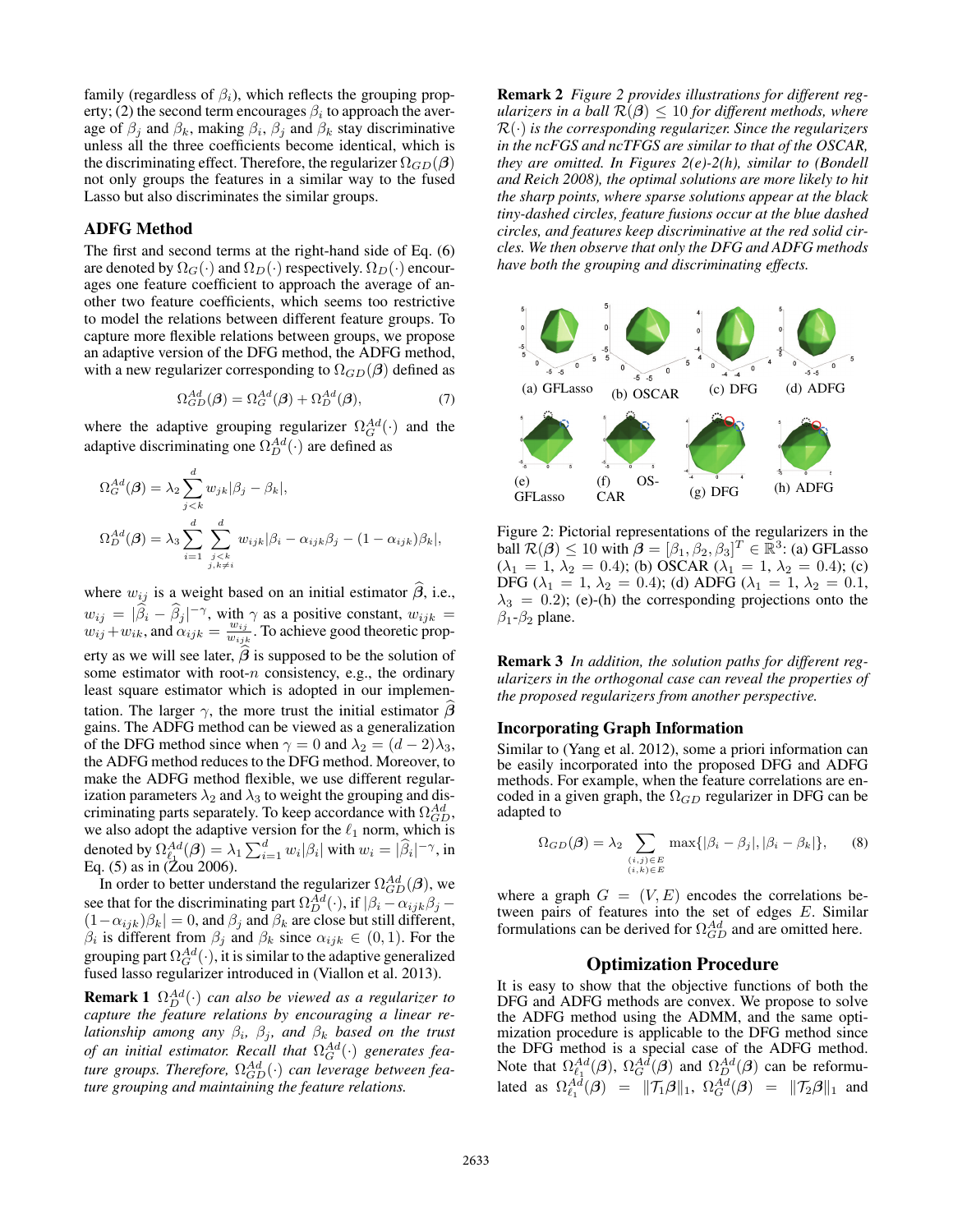$\Omega_D^{Ad}(\beta) = ||\mathcal{T}_3\beta||_1$ , where  $\mathcal{T}_1 \in \mathbb{R}^{d \times d}$ ,  $\mathcal{T}_2 \in \mathbb{R}^{\frac{d(d-1)}{2} \times d}$  and  $\mathcal{T}_3 \in \mathbb{R} \frac{d(d-1)(d-2)}{2} \times d$  are sparse matrices.  $\mathcal{T}_1$  is a diagonal matrix with the weights  $w_i$ 's along the diagonal. In  $\mathcal{T}_2$ , each row is a  $1 \times d$  vector with only two non-zero entries  $w_{jk}$  and  $-w_{jk}$  at the jth and kth positions respectively. In  $\mathcal{T}_3$ , each row is a  $1 \times d$  vector with only three non-zero entries  $w_{ijk}$ ,  $-\alpha_{ijk}w_{ijk}$  and  $(\alpha_{ijk} - 1)w_{ijk}$  at the *i*th, *j*th and *k*th positions respectively. Therefore, the storage and computation w.r.t.  $\mathcal{T}_1$ ,  $\mathcal{T}_2$  and  $\mathcal{T}_3$  are very efficient since they are sparse matrices. The objective function of the ADFG method can be reformulated as

$$
\min_{\beta} \frac{1}{2} ||\mathbf{y} - \mathbf{X}\boldsymbol{\beta}||_2^2 + \lambda_1 ||\mathcal{T}_1\boldsymbol{\beta}||_1 + \lambda_2 ||\mathcal{T}_2\boldsymbol{\beta}||_1 + \lambda_3 ||\mathcal{T}_3\boldsymbol{\beta}||_1.
$$
 (9)

Since the regularizers in problem (9) are functions of linear transformations of  $\beta$ , we introduce some new variables and reformulate problem (9) as

$$
\min_{\boldsymbol{\beta},\mathbf{p},\mathbf{q},\mathbf{r}}\frac{1}{2}||\mathbf{y}-\mathbf{X}\boldsymbol{\beta}||_2^2+\lambda_1||\mathbf{p}||_1+\lambda_2||\mathbf{q}||_1+\lambda_3||\mathbf{r}||_1
$$
  
s.t.  $\mathcal{T}_1\boldsymbol{\beta}-\mathbf{p}=\mathbf{0}, \mathcal{T}_2\boldsymbol{\beta}-\mathbf{q}=\mathbf{0}, \mathcal{T}_3\boldsymbol{\beta}-\mathbf{r}=\mathbf{0}.$ 

The augmented Lagrangian is then defined as

$$
L_{\rho}(\boldsymbol{\beta}, \mathbf{p}, \mathbf{q}, \mathbf{r}, \boldsymbol{\mu}, \boldsymbol{\nu}, \boldsymbol{\nu}) = \frac{1}{2} \|\mathbf{y} - \mathbf{X}\boldsymbol{\beta}\|_{2}^{2} + \lambda_{1} \|\mathbf{p}\|_{1} + \lambda_{2} \|\mathbf{q}\|_{1}
$$
  
+  $\lambda_{3} \|\mathbf{r}\|_{1} + \boldsymbol{\mu}^{T}(\mathcal{T}_{1}\boldsymbol{\beta} - \mathbf{p}) + \boldsymbol{\nu}^{T}(\mathcal{T}_{2}\boldsymbol{\beta} - \mathbf{q}) + \boldsymbol{\nu}^{T}(\mathcal{T}_{3}\boldsymbol{\beta} - \mathbf{r})$   
+  $\frac{\rho}{2} \|\mathcal{T}_{1}\boldsymbol{\beta} - \mathbf{p}\|_{2}^{2} + \frac{\rho}{2} \|\mathcal{T}_{2}\boldsymbol{\beta} - \mathbf{q}\|_{2}^{2} + \frac{\rho}{2} \|\mathcal{T}_{3}\boldsymbol{\beta} - \mathbf{r}\|_{2}^{2},$ 

where  $\mu$ ,  $v$ ,  $\nu$  are augmented Lagrangian multipliers. Then we can update all variables, including  $\beta$ , **p**, **q**, **r**,  $\mu$ , *v*, and *ν*, in one iteration as follows.

**Update**  $\beta$ : In the  $(k + 1)$ -th iteration,  $\beta^{k+1}$  is computed by minimizing  $L_{\rho}$  with other variables fixed:

$$
\arg\min_{\boldsymbol{\beta}} \frac{1}{2} \|\mathbf{y} - \mathbf{X}\boldsymbol{\beta}\|_{2}^{2} + (\mathcal{T}_{1}\boldsymbol{\mu}^{k} + \mathcal{T}_{2}^{T}\mathbf{v}^{k} + \mathcal{T}_{3}^{T}\boldsymbol{\nu}^{k})^{T}\boldsymbol{\beta} + \frac{\rho}{2} \|\mathcal{T}_{1}\boldsymbol{\beta} - \mathbf{p}^{k}\|_{2}^{2} + \frac{\rho}{2} \|\mathcal{T}_{2}\boldsymbol{\beta} - \mathbf{q}^{k}\|_{2}^{2} + \frac{\rho}{2} \|\mathcal{T}_{3}\boldsymbol{\beta} - \mathbf{r}^{k}\|_{2}^{2}.
$$
 (10)

2 2 2 Problem (10) is a quadratic problem and has a closed-form solution as  $\hat{\beta}^{k+1} = \mathbf{F}^{-1} \mathbf{b}^k$ , where

$$
\mathbf{F} = \mathbf{X}^T \mathbf{X} + \rho (\mathbf{I} + \mathcal{T}_1^T \mathcal{T}_1 + \mathcal{T}_2^T \mathcal{T}_2 + \mathcal{T}_3^T \mathcal{T}_3),
$$
  
\n
$$
\mathbf{b}^k = \mathbf{X}^T \mathbf{y} - \mathcal{T}_1 \boldsymbol{\mu}^k - \mathcal{T}_2^T \mathbf{v} - \mathcal{T}_3^T \mathbf{v} + \rho \mathcal{T}_1 \mathbf{p}^k + \rho \mathcal{T}_2^T \mathbf{q}^k + \rho \mathcal{T}_3^T \mathbf{r}^k.
$$

**Update p, q and r:**  $p^{k+1}$  can be obtained by solving

$$
\arg\min_{\mathbf{p}} \frac{\rho}{2} \|\mathbf{p} - \mathcal{T}_1 \boldsymbol{\beta}^{k+1} - \frac{1}{\rho} \boldsymbol{\mu}^k\|_2^2 + \frac{\lambda_1}{\rho} \|\mathbf{p}\|_1,
$$

which has a closed-form solution as  $p^{k+1} = S_{\lambda}$  ( $T_1 B^{k+1} + \frac{1}{2} \mu^k$ ) where the soft-thresholding opera- $S_{\lambda_1/\rho}(\mathcal{T}_1\beta^{k+1} + \frac{1}{\rho}\mu^k)$ , where the soft-thresholding opera-<br>ten S<sub>(c)</sub> is defined as S<sub>(c)</sub> sign(a) may (a) a) 0) tor  $S_{\lambda}(\cdot)$  is defined as  $S_{\lambda}(x) = \text{sign}(x) \max\{|x| - \lambda, 0\}$ .<br>Similarly we have  $\alpha^{k+1} = S_{\lambda}$ ,  $(T_2 \beta^{k+1} + \frac{1}{2} \gamma^k)$  and Similarly, we have  $\mathbf{q}^{k+1} = S_{\lambda_2/\rho}(\mathcal{T}_2\beta^{k+1} + \frac{1}{\rho}\mathbf{v}^k)$  and  $\mathbf{r}^{k+1} = S_{\lambda_3/\rho} (\mathcal{T}_3 \boldsymbol{\beta}^{k+1} + \frac{1}{\rho} \boldsymbol{\nu}^k).$ 

Update  $\mu$ , *v* and *v*:  $\mu$ , *v* and *v* can be updated as  $\mu^{k+1} =$ <br> $\mu^k + o(\mathcal{T}_1 \beta^{k+1} - \mathbf{p}^{k+1})$ ,  $\gamma^{k+1} = \gamma^k + o(\mathcal{T}_2 \beta^{k+1} - \mathbf{p}^{k+1})$  $\mu^k + \rho(\mathcal{T}_1\beta^{k+1} - \mathbf{p}^{k+1}), \, \mathbf{v}^{k+1} = \mathbf{v}^k + \rho(\mathcal{T}_2\beta^{k+1} - \mathbf{q}^{k+1}),$ <br>and  $\nu^{k+1} = \nu^k + \rho(\mathcal{T}_2\beta^{k+1} - \mathbf{r}^{k+1})$ and  $v^{k+1} = v^k + \rho(\mathcal{T}_3 \hat{\beta}^{k+1} - \mathbf{r}^{k+1}).$ <br>By noting that  $\mathbf{F}^{-1}$  can be pre-computed.

By noting that  $\mathbf{F}^{-1}$  can be pre-computed, the whole learning procedure can be implemented very efficiently.

## Theoretical Analysis

In this section, we study the asymptotic behavior of the proposed models as the number of samples  $n \to \infty$ . Assume  $\beta^*$  is the true coefficient vector. Let  $\mathcal{A} = \{i : \beta_i^* \neq 0\}$  $\beta$  is the true coefficient vector. Let  $A = \{i : \beta_i \neq 0\}$ <br>
(the true pattern of non-zero coefficients) and  $d_0 = |A|$ ,<br>  $B = \{(i \; i) : \beta^* \neq 0 \text{ and } \beta^* = \beta^*\}$  (the true pattern of  $\hat{B} = \{(i, j) : \beta_i^* \neq 0 \text{ and } \beta_i^* = \beta_j^*\}$  (the true pattern of feature groups) and  $D = \{(i, j, k) : \beta^* \neq 0, \beta^* \neq 0, \beta^* \neq 0, \beta^* \neq 0, \beta^* \neq 0, \beta^* \neq 0, \beta^* \neq 0, \beta^* \neq 0, \beta^* \neq 0, \beta^* \neq 0, \beta^* \neq 0, \beta^* \neq 0, \beta^* \$ feature groups) and  $\mathcal{D} = \{ (i, j, k) : \beta_i^* \neq 0, \beta_j^* \neq 0, \beta_k^* \neq 0 \}$ 0 and  $\beta_i^* \neq \beta_j^*, \beta_i^* \neq \beta_k^*, \beta_j^* \neq \beta_k^*$  (the true pattern of distinct non-<br>different features). Let  $s_0$  be the number of distinct nondifferent features). Let  $s_0$  be the number of distinct nonzero coefficients in  $\beta^*$ . Define  $\beta_{BD}^* = (\beta_{i_1}^*, \dots, \beta_{i_{s_0}}^*)^T$ , which is composed of the  $s_0$  distinct non-zero values of  $\beta^*$ , and let  $\beta_{B_D}^{Ad} = (\beta_{i_1}^{Ad}, \cdots, \beta_{i_{s_0}}^{Ad})^T$  be the corresponding es-<br>timetion Let  $A = A$  the sets of indices where in timation. Let  $A_1, \dots, A_{s_0}$  be the sets of indices where in each set the corresponding coefficients are equivalent. The learning model is a linear model, i.e.,  $y = X\beta + \epsilon$  where  $\epsilon = (\epsilon_1,\ldots,\epsilon_n)^T$  is the noise. Moreover, we make two assumptions that are commonly used in the spare learning literature (Zou 2006; Viallon et al. 2013):

- *A.1* The noises  $\epsilon_1, \ldots, \epsilon_n$  are *i.i.d* random variables with mean 0 and variance  $\sigma^2$ ;
- $A.2 \frac{1}{n} \mathbf{X}^T \mathbf{X} \rightarrow \mathbf{C}$  where **C** is positive definite.

Let  $C_A^{\{n\}}$  be the corresponding  $d_0 \times d_0$  principal submatrix of **C** with the indices of rows and columns defined in A.  $\mathbf{X}_{\mathcal{BD}}$  is a matrix of size  $n \times s_0$  with the *i*th column defined  $\mathbf{x}_{BD} = \sum_{j \in A_i} \mathbf{x}_j$ . Then  $\mathbf{C}_{BD}$  is defined as  $\mathbf{C}_{BD} = \frac{1}{N} \mathbf{x}^T \mathbf{x}_{BD}$ . The reqularization parameters are assumed to  $\frac{1}{n} \mathbf{X}_{BD}^T \mathbf{X}_{BD}$ . The regularization parameters are assumed to be functions of the sample size  $n$  and so they are denoted by  $\lambda_m^{(n)}$  (m = 1, 2, 3). For the asymptotic behavior of the DFG method, we have the following result.

**Theorem 1** Let  $\widehat{\beta}$  be the estimator of DFG. If  $\lambda_m^{(n)}/\sqrt{n} \rightarrow$  $\lambda_{mn}^{(0)} \ge 0$  ( $m = 1, 2$ ), where  $\lambda_{mn}^{(0)}$  is some non-negative constant, then under assumptions **A.1** and **A.2** we have *stant, then under assumptions A.1 and A.2 we have*

$$
\sqrt{n}(\widehat{\boldsymbol{\beta}} - \boldsymbol{\beta}^*) \to_d \arg\min_{\mathbf{u}} \mathcal{V}(\mathbf{u}),
$$

*where*  $V(\mathbf{u})$  *is defined as* 

$$
\mathcal{V}(\mathbf{u}) = \mathbf{u}^T \mathbf{C} \mathbf{u} - 2 \mathbf{u}^T \mathbf{W} + \lambda_1^{(0)} \sum_{i=1} f(u_i, \beta_i^*)
$$
  
+ 
$$
\frac{\lambda_2^{(0)}}{2} (d-2) \sum_{j < k} f(u'_{jk}, \beta'_{jk}) + \frac{\lambda_2^{(0)}}{2} \sum_{i=1} \sum_{\substack{j < k \\ j, k \neq i}} f(u''_{ijk}, \beta''_{ijk}).
$$

 $\mathbb{I}(\cdot)$  *is the indicator function,*  $f(x, y) = \text{sign}(y)x\mathbb{I}(y \neq 0) +$  $|x| \mathbb{I}(y = 0), u'_{jk} = u_j - u_k, \beta'_{jk} = \beta^*_j - \beta^*_k, u''_{ijk} = (2u_i - u_j - u_k)/2, \beta''_{ijk} = (2\beta^*_i - \beta^*_j - \beta^*_k)/2$ , and **W** is *assumed to follow a normal distribution*  $\mathcal{N}(\mathbf{0}, \sigma^2 \mathbf{C})$ *.* 

Theorem 1 gives the root- $n$  consistency of DFG. However, the following theorem implies that when  $\lambda_m^{(n)}$  =  $O(\sqrt{n})$  ( $m = 1, 2$ ), the support of  $\beta^*$ , i.e. the non-zero ele-<br>ments in  $\beta^*$  cannot be recovered by the DFG method with ments in *β*∗, cannot be recovered by the DFG method with high probability.

**Theorem 2** *Let*  $\widehat{\beta}$  *be the estimator of DFG and*  $\widehat{A}_n = \{i : \widehat{\beta} \mid (0) \leq j \leq n \}$  (m, n, 1, 2) then we denote  $\widehat{\beta}_i \neq 0$ . If  $\lambda_m^{(n)}/\sqrt{n} \to \lambda_m^{(0)} \geq 0$  ( $m = 1, 2$ ), then under assumptions **A.1** and **A.2**, we have

$$
\lim_{n} \sup \mathbb{P}(\widehat{\mathcal{A}}_n = \mathcal{A}) \le c < 1,
$$

*where* c *is a constant depending on the true model.*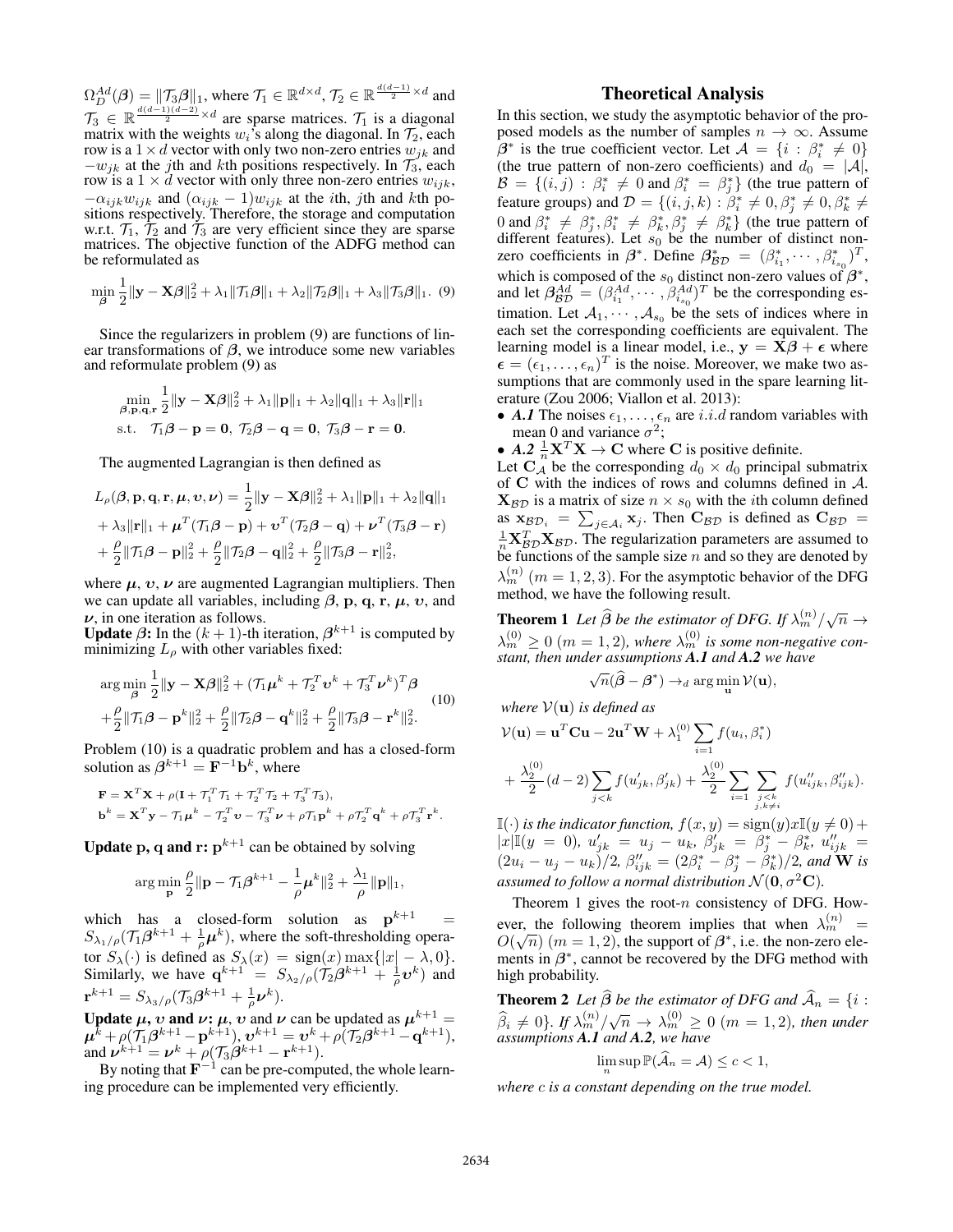For the ADFG method, we can prove that with appropriate choices for  $\lambda_m^{(n)}$  ( $m = 1, 2, 3$ ), the estimation  $\hat{\beta}^{Ad}$  obtained from the ADFG method enjoys nice asymptotic oratained from the ADFG method enjoys nice asymptotic oracle properties, which are depicted in the following theorem, in contrast with the DFG method.

**Theorem 3** Let  $\widehat{\beta}^{Ad}$  be the estimator of ADFG. Let  $\widehat{\mathcal{A}}_n^{Ad}$ ,  $\widehat{\mathcal{B}}_n^{Ad}$  , and  $\widehat{\mathcal{D}}_n^{Ad}$  be the corresponding sets obtained from  $\widehat{\boldsymbol{\beta}}^{Ad}.$ *If*  $\lambda_m^{(n)}/\sqrt{n} \to 0$  *and*  $\lambda_m^{(n)}n^{(\gamma-1)/2} \to \infty$   $(m = 1, 2, 3)$ *,* then under assumptions **A. I** and **A. 2** we have *then under assumptions A.1 and A.2 we have*

- *Consistency in feature selection and discriminative feature grouping:*  $\mathbb{P}(\widehat{A}_{n}^{Ad} = A) \to 1$ ,  $\mathbb{P}(\widehat{B}_{n}^{Ad} = B) \to 1$  *and*  $\mathbb{P}(\widehat{D}^{Ad} = D) \to 1$  *as*  $\infty \to \infty$  $\mathbb{P}(\widehat{\mathcal{D}}_n^{Ad} = \mathcal{D}) \to 1$  *as*  $n \to \infty$ .
- *Asymptotic normality:*  $\sqrt{n}(\hat{\beta}_{BD}^{Ad} \beta_{BD}^*) \rightarrow_d$ <br> $\mathcal{N}(\mathbf{0}, \sigma^2 \mathbf{C}^{-1})$  $\mathcal{N}(\mathbf{0}, \sigma^2 \mathbf{C}_{\mathcal{BD}}^{-1}).$

Theorem 3 shows that the ADFG method has good property as stated in the asymptotic normality part, and the estimated sets  $\hat{A}_n^{Ad}$ ,  $\hat{B}_n^{Ad}$  and  $\hat{D}_n^{Ad}$  can recover the corresponding true sets defined in *β*<sup>∗</sup> with high probability approaching 1 when n goes to infinity.

#### Experiments

In this section, we conduct empirical evaluation for the proposed methods by comparing with the Lasso, GFLasso, OSCAR, and the non-convex extensions of OSCAR, i.e. the ncFGS and ncTFGS methods in problems (3) and (4).

#### Synthetic Data

We study two synthetic datasets to compare the performance of different methods. The two datasets are generated according to a linear regression model  $\mathbf{y} = \mathbf{X}\boldsymbol{\beta} + \boldsymbol{\epsilon}$  with the noises<br>generated as  $\boldsymbol{\epsilon}_i \sim \mathcal{N}(0, \sigma^2)$  where  $\mathbf{X} \in \mathbb{R}^{n \times d}$   $\boldsymbol{\beta} \in \mathbb{R}^d$  and generated as  $\epsilon_i$  ∼  $\mathcal{N}(0, \sigma^2)$ , where  $\mathbf{X} \in \mathbb{R}^{n \times d}$ ,  $\boldsymbol{\beta} \in \mathbb{R}^d$ , and  $\mathbf{v} \in \mathbb{R}^n$ . In the first dataset  $n/d$  and  $\sigma$  are set to be 100–40  $\mathbf{y} \in \mathbb{R}^n$ . In the first dataset, *n*, *d*, and  $\sigma$  are set to be 100, 40 and 2 respectively. The ground truth for the coefficients is and 2 respectively. The ground truth for the coefficients is  $A^* = (3 \cdots 3 \ 2 \ 8 \cdots 2 \ 8 \ 2 \cdots 2 \ 0 \cdots 0)^T$  In this  $\beta^* = (\underbrace{3, \cdots, 3}_{10(G_1)}, \underbrace{2.8, \cdots, 2.8}_{10(G_2)}, \underbrace{2, \cdots, 2}_{10(G_3)}, \underbrace{0, \cdots, 0}_{10})^T$ . In this

case, we can see that two feature groups  $G_1$  and  $G_2$  are similar, making them easy to be mis-identified compared with  $G_3$ . Each data point corresponding to a row in **X** is generated from a normal distribution  $\mathcal{N}(\mathbf{0}, \mathbf{S})$  where the *i*th diagonal element  $s_{ii}$  of **S** is set to 1 for all i. The  $(i, j)$ th element of **S**,  $s_{ij}$ , is set to 0.9 if  $i \neq j$  and  $\beta_i^* = \beta_j^*$ , and otherwise  $s_{ij} = 0.25|\beta_i^* - \beta_j^*|$ . The settings of the second dataset are almost identical to those of the first dataset exdataset are almost identical to those of the first dataset except that  $\beta^* = \left( \underbrace{2.8, ..., 2.8}_{10(G_1)}, \underbrace{2.6, ..., 2.6}_{10(G_2)}, \underbrace{2.4, ..., 2.4}_{10(G_3)}, \underbrace{0, ..., 0}_{10}\right)^T$ , where groups  $G_1$ ,  $G_2$ , and  $G_3$  are easy to be mis-identified.

We use the mean square error (MSE) to measure the performance of the estimation  $\beta$  with the MSE defined as  $MSE = \frac{1}{n}(\beta - \beta^*)^T \mathbf{X}^T \mathbf{X}(\beta - \beta^*)$ . To measure the ac-<br>curacy of feature grouning and groun discriminating we incuracy of feature grouping and group discriminating, we introduce a metric  $S = \sum_{i=1}^{K} S_i/K$  with K as the number of feature groups and  $S_i$  defined as

$$
S_i = \frac{\sum_{j \neq k, j, k \in I_i} \mathbb{I}(\beta_i = \beta_j) + \sum_{j \neq k, j \in I_i, k \notin I_i} \mathbb{I}(\beta_j \neq \beta_k)}{|I_i|(d-1)},
$$

where  $I_i$  ( $i = 1, ..., K$ ) denotes the set of indices of the *i*th feature group with non-zero coefficients in the ground truth. The numerator in  $S_i$  consists of two parts, where the first and second terms represent the recovery of equal and unequal coefficients for  $I_i$  separately. The denominator is the total number of possible combinations. Thus, S can measure the performance of feature grouping and discriminating, and a larger value for S indicates better performance. For each dataset, we generate  $n$  samples for training, as well as additional  $n$  samples for testing. Hyperparameters, including the regularization parameters in all the models,  $\tau$  in ncT-FGS, and  $\gamma$  in ADFG, are tuned using an independent validation set with  $n$  samples. We use a grid search method with the resolutions for the  $\lambda_i$ 's ( $i = 1, 2, 3$ ) in all methods as  $[10^{-4}, 10^{-3}, \cdots, 10^{2}]$  and those for  $\gamma$  as  $[0, 0.1, \cdots, 1]$ . Moreover, the resolution for  $\tau$  in the ncTFGS method is  $[0.05, 0.1, \cdots, 5]$ , which is in line with the setting of the original work (Yang et al. 2012).



Figure 3: Feature coefficients obtained on the first synthetic data.

Figure 3 shows the feature coefficients obtained by different methods on the first dataset. We see that the ncFGS, ncTFGS, DFG, and ADFG methods achieve better parameter estimation than the Lasso and OSCAR methods. The ncTFGS method shows clear recovery of group  $G_3$  but it mis-combines  $G_1$  and  $G_2$  together as one group. In contrast, although the coefficients in one group obtained from the DFG and ADFG methods are not exactly identical which also occurs in the OSCAR, GFLasso, and ncFGS methods, they are able to distinguish  $G_1$  and  $G_2$ . Table 1 shows the average performance of different methods in terms of MSE and S over 10 simulations. In the first dataset, due to the existent of a distant group  $G_3$  (from  $G_1$  and  $G_2$ ), the  $ncTFGS$  achieves the best performance in terms of  $S$ , while in the second problem where all the three groups are similar, the DFG and ADFG methods achieve a higher S. In both datasets, the ADFG has the best performance in terms of MSE.

#### Breast Cancer

We conduct experiments on the previously studied breast cancer data, which contains 8141 genes in 295 tumors (78 metastatic and 217 non-metastatic). The tasks here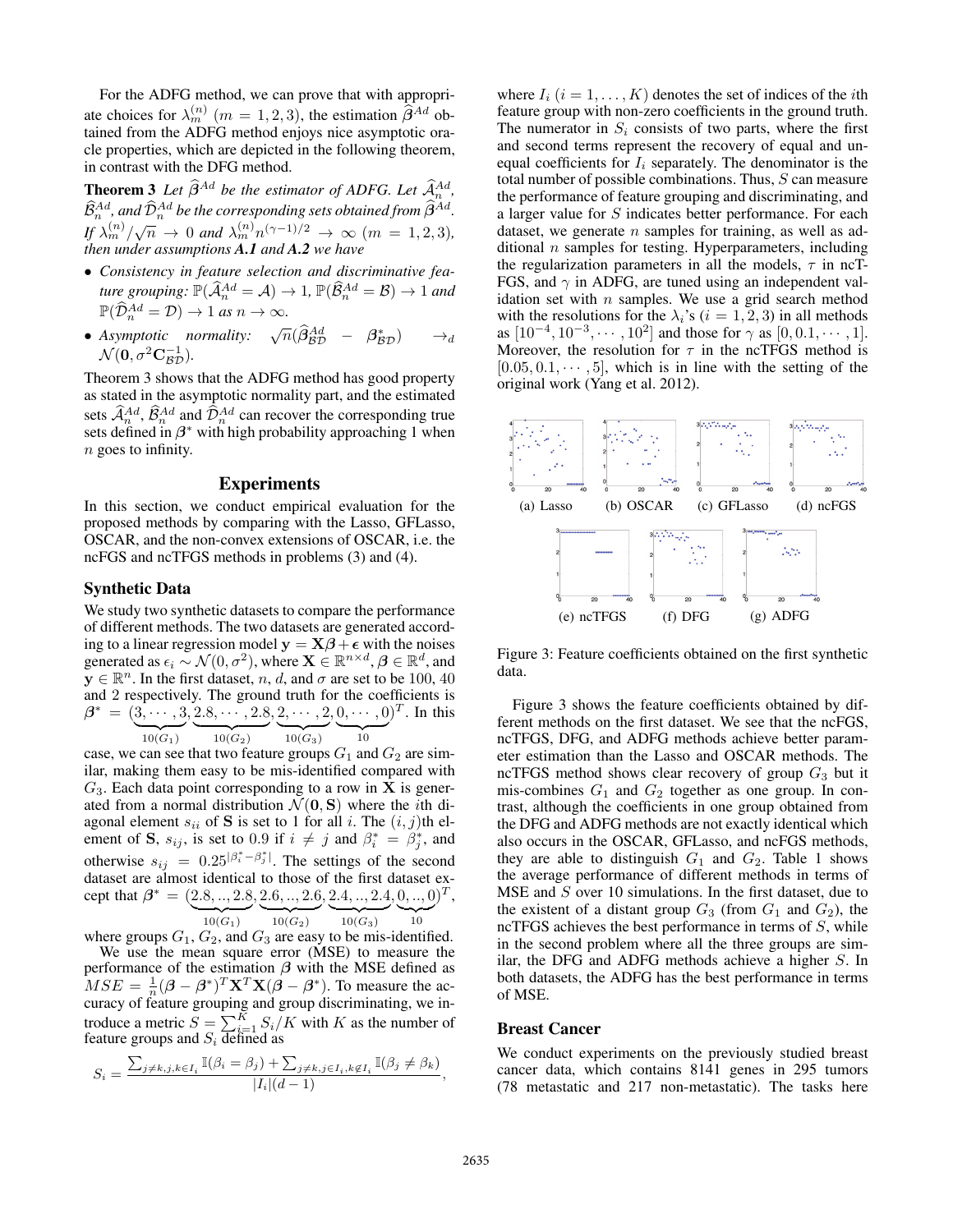Table 1: Average results over 10 repetitions in terms of mean and standard deviation on the synthetic datasets.

| <b>Dataset</b>      | (1)          |              | (2)          |              |
|---------------------|--------------|--------------|--------------|--------------|
|                     | <b>MSE</b>   | S            | <b>MSE</b>   | S            |
| Lasso               | 1.929(0.591) |              | 1.853(0.831) |              |
| <b>OSCAR</b>        | 1.511(0.545) | 0.766(0.015) | 1.204(0.534) | 0.753(0.021) |
| GFL <sub>asso</sub> | 0.477(0.281) | 0.843(0.065) | 0.462(0.284) | 0.763(0.039) |
| ncFGS               | 0.476(0.286) | 0.842(0.063) | 0.462(0.279) | 0.768(0.031) |
| ncTFGS              | 0.323(0.191) | 0.857(0.064) | 0.574(0.280) | 0.759(0.110) |
| <b>DFG</b>          | 0.399(0.194) | 0.781(0.016) | 0.267(0.191) | 0.770(0.028) |
| <b>ADFG</b>         | 0.289(0.152) | 0.815(0.058) | 0.216(0.149) | 0.776(0.042) |

Table 2: Results averaged over 10 repetitions for different methods on Breast Cancer dataset without a priori information.

|              | Acc. $(\%)$ | Sen. $(\%)$ | Pec. $(\%)$ |
|--------------|-------------|-------------|-------------|
| Lasso        | 73.5(5.5)   | 83.5(5.6)   | 63.0(8.1)   |
| <b>OSCAR</b> | 76.2(1.9)   | 87.3(5.3)   | 64.4(6.6)   |
| GFLasso      | 76.8(2.0)   | 87.6(4.9)   | 65.7(5.1)   |
| ncFGS        | 77.4(1.4)   | 88.4(5.0)   | 66.0(5.8)   |
| ncTFGS       | 78.1(1.9)   | 87.3(5.3)   | 68.3(6.2)   |
| <b>DFG</b>   | 78.5(3.0)   | 87.3(5.4)   | 69.5(8.1)   |
| <b>ADFG</b>  | 81.1(3.8)   | 89.9(7.1)   | 71.9(8.5)   |

are binary classification problems to distinguish between metastatic and non-metastatic tumors. We use the square loss for all methods. In this data, the group information are known a priori, and we have observed from Figure 1(b) that a large number of similar but different groups exist. In addition to the feature groups, some a priori information about the feature correlations between some pairs of features in terms of a graph is also known. In the following, we conduct two experiments. In the first experiment, we do not utilize any prior information, while the second one compares the variants of OSCAR, ncFGS, ncTFGS, DFG and ADFG by incorporating the graph information. The measurements include accuracy (Acc.), sensitivity (Sen.) and specificity (Pec.) as used in (Yang et al. 2012).

Learning without A Priori Information Similar to (Jacob, Obozinski, and Vert 2009; Zhong and Kwok 2012), we select the 300 most correlated genes to the outputs as the feature representation, and alleviate the class imbalance problem by duplicating the positive samples twice. 50%, 30%, and 20% of data are randomly chosen for training, validation and testing, respectively. Table 2 shows the average results over 10 repetitions. In Table 2, the DFG and ADFG methods show very competitive performance compared with other methods in all the three metrics, and the ADFG method achieves the best performance.

Incorporating Graph Information We investigate the variants of the DFG and ADFG methods introduced previously by utilizing the available priori information on feature correlations in terms of a graph. The data preparation is identical to that in the previous experiment. The results are shown in Table 3. Similar to the experiment without a priori information, the DFG and ADFG methods perform better than the other methods, and the ADFG method enjoys the best performance. In addition, the performance of all the

Table 3: Results averaged over 10 repetitions for different methods on Breast Cancer dataset with the given graph information.

|              | Acc. $(\%)$ | Sen. $(\%)$ | Pec. $(\%)$ |
|--------------|-------------|-------------|-------------|
| <b>OSCAR</b> | 78.7(4.1)   | 89.0(3.8)   | 66.5(6.9)   |
| GFLasso      | 79.1(4.3)   | 88.1(4.8)   | 69.4(5.0)   |
| ncFGS        | 80.6(4.2)   | 91.3(3.6)   | 68.0(6.0)   |
| ncTFGS       | 81.1(4.0)   | 90.2(4.1)   | 70.3(7.6)   |
| <b>DFG</b>   | 82.3(4.5)   | 91.5(6.8)   | 71.4(7.1)   |
| <b>ADFG</b>  | 82.4(4.0)   | 91.3(6.1)   | 71.8(6.4)   |
|              |             |             |             |

Table 4: Test accuracy (%) averaged over 10 repetitions for different methods on 20-Newsgroups dataset.

| Class pairs         | (1)       | (2)       | (3)       | (4)       | (5)       |
|---------------------|-----------|-----------|-----------|-----------|-----------|
| Lasso               | 75.1(2.9) | 81.9(2.0) | 74.8(0.9) | 78.5(4.0) | 81.1(1.6) |
| <b>OSCAR</b>        | 75.5(1.8) | 82.7(0.9) | 73.8(1.7) | 78.9(2.1) | 83.7(1.9) |
| GFL <sub>asso</sub> | 76.2(1.5) | 83.7(1.5) | 74.5(1.9) | 77.6(1.8) | 83.7(2.0) |
| ncFGS               | 75.3(1.6) | 82.8(1.2) | 72.7(1.5) | 77.4(2.2) | 82.9(1.3) |
| ncTFGS              | 75.3(1.5) | 82.8(1.2) | 72.8(1.4) | 77.7(2.1) | 83.6(1.7) |
| <b>DFG</b>          | 76.3(2.1) | 85.0(2.0) | 77.0(1.1) | 79.2(3.3) | 83.9(2.4) |
| <b>ADFG</b>         | 76.4(2.1) | 86.0(1.7) | 77.1(2.4) | 80.4(3.0) | 83.8(2.5) |

methods improves compared with that in the previous experiment, which implies that the prior information is helpful.

## 20-Newsgroups

Following (Yang et al. 2012), we use the data from some pairs of classes in the 20-newsgroups dataset to form binary classification problems. To make the tasks more challenging, we select 5 pairs of very similar classes: (1) baseball vs. hockey; (2) autos vs. motorcycles; (3) mac vs. ibm.pc; (4) christian vs. religion.misc; (5) guns vs. mideast. Therefore, in all the settings, the feature groups are more likely to be similar, posing challenge to identify them. Similar to (Yang et al. 2012), we first use the ridge regression to select the 300 most important features and all the features are centered and scaled to unit variance. Then 20%, 40% and 40% of samples are randomly selected for training, validation, and testing, respectively. Table 4 reports the average classification accuracy over 10 repetitions for all the methods. According to the results, the performance of the OSCAR method is better than that of the ncFGS and ncTFGS methods and the DFG and ADFG methods outperform other methods, which again verifies the effectiveness of our methods.

## Conclusion and Future Work

In this paper, we proposed a novel regularizer together with its adaptive extension to achieve discriminative feature grouping. We developed an efficient algorithm and discussed the asymptotic properties for the proposed models. In feature grouping, the assumption that the values of coefficients in a feature group should be exactly identical seems a bit restricted. In our future work, we will relax this assumption and learn more flexible feature groups.

## Acknowledgment

This work is supported by NSFC 61305071 and HKBU FRG2/13-14/039.